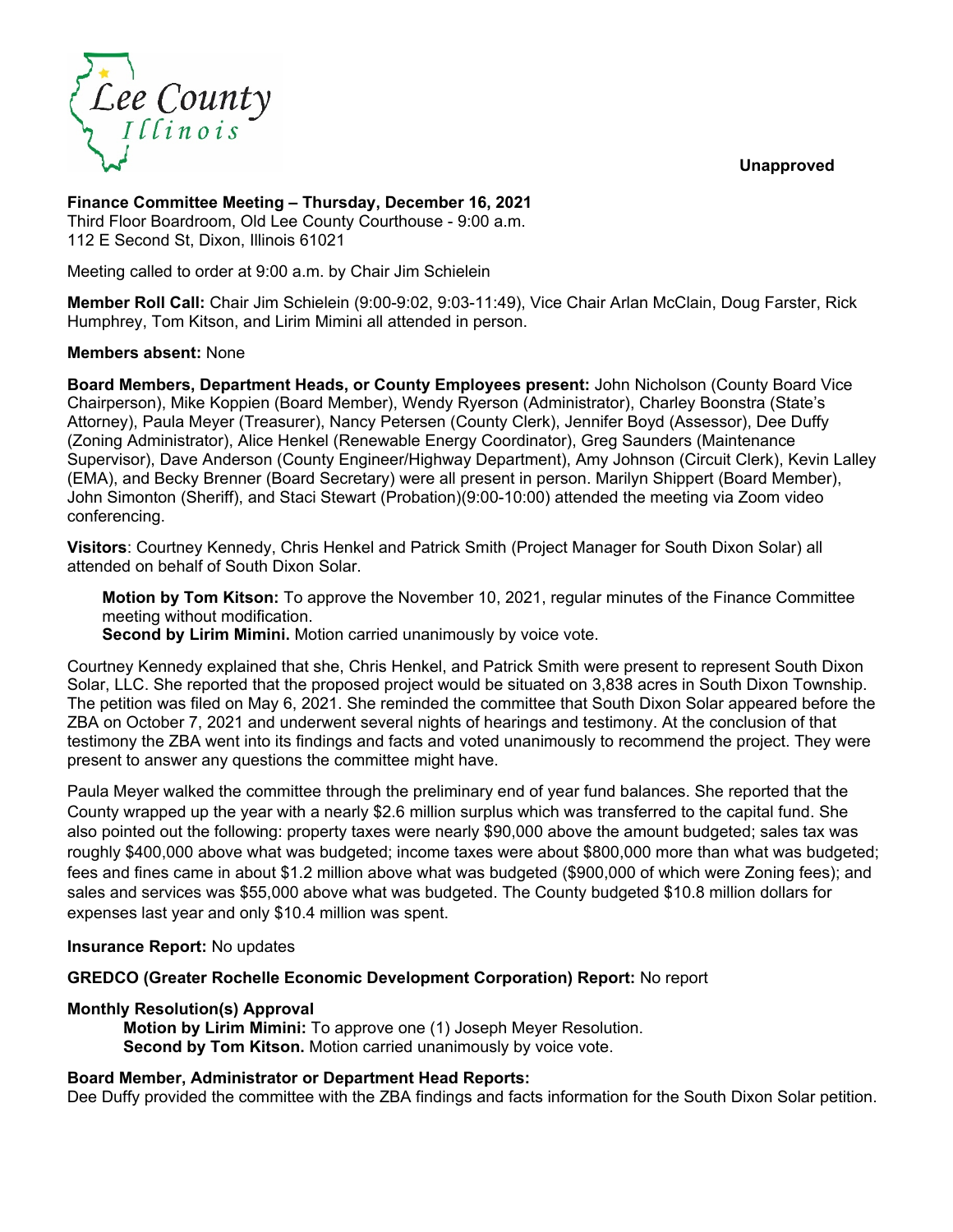## **Old Business:**

Wendy Ryerson reported that the iPads for the Board Members had been ordered and the plan was to introduce them to the committee setting in January. She explained that she was preparing a request for proposal for the audio video upgrades in the Boardroom so the County could go out for bid.

The Memorandum of Understanding (MOU) between Lee County and LOTS was tabled in the November meeting to get clarification on some of the wording. Wendy Ryerson explained that LOTS reimburses the County for insurance, maintenance, and bookkeeping costs provided by the County. The MOU consolidates all three categories under one agreement.

**Motion by Doug Farster:** To take the Memorandum of Understanding (MOU) between Lee County and Lee Ogle Transportation (LOTS) item on the agenda off the table. **Second by Lirim Mimini.** Motion carried unanimously by voice vote.

**Motion by Arlan McClain:** To move the Memorandum of Understanding (MOU) between Lee County and Lee Ogle Transportation (LOTS) to the Executive Committee. **Second by Lirim Mimini.** Motion carried unanimously by voice vote.

Nancy Petersen reported that the new election equipment had been delivered to her office on December 13<sup>th</sup> and reminded the committee that the invoice for the equipment would be paid for out of the ARPA Grant.

### **New Business**

Wendy Ryerson walked the committee through the resolution establishing the Claims Committee. This resolution would allow Board Members to delegate authority to the Claims Committee to pay claims and work with the Administrator and the Treasurer's Office to establish policies and procedures. The claims would be paid twice monthly instead of just once, which would cut down on the number of paid in vacation claims that require approvable by the County Board Chairperson. The new claims software that is scheduled to roll out early next year would provide Individual reports to the committees, from the departments that report to them, along with a compiled report of all the claims that would be presented at the monthly County Board meeting for inspection.

**Motion by Tom Kitson:** To move Resolution: Duties and Responsibilities of the Claims Committee to the Executive Committee.

**Second by Doug Farster.** Motion carried unanimously by voice vote.

The committee walked through the revised meeting date calendar and the proposed FY 2023 Budget meeting schedule. If the meeting dates for the Claims Committee and the Budget Hearings were approved before the beginning of the calendar year, individual meetings would not have to be posted in the newspaper.

**Motion by Tom Kitson:** To forward the Claims Meeting dates and Budget Hearing calendars to the Executive Committee.

**Second by Rick Humphrey.** Motion carried unanimously by voice vote.

Wendy Ryerson explained that the Board Rules and Procedures were updated to reflect the addition of the Claims Committee as a standing committee.

**Motion by Tom Kitson:** To forward the Board Rules and Procedures revisions to the Executive Committee.

**Second by Lirim Mimini.** Motion carried unanimously by voice vote.

In Administrative Services Committee, Paul Gorski (IT Administrator), asked the committee to table the Infrastructure as a Service (IAAS) Agreement item on the agenda because he was not prepared to present. Jim Schielein explained that the agreement would be a lease contract with a third-party firm to provide servers, equipment, and high-level technology assistance. No action was necessary from the Finance Committee.

Charley Boonstra explained that the Appellate Prosecutor annual fee was paid out of the State's Attorney's Office and was raised from \$12,000 to \$15,000 several years ago. The fee is for the Appellate Prosecutor's Office to help with conflicts that come up, continuing education, and advise to the office. He also mentioned that the bill had been reduced to \$14,000.

**Motion by Arlan McClain:** To forward the Appellate Prosecutor Annual Fee to the Executive Committee.

**Second by Rick Humphrey.** Motion carried unanimously by voice vote.

No recommendation was forwarded to the Finance Committee from the Administrative Services Committee regarding the Resolution: Compensation for Elected Officials and County Board Members. No action was necessary on behalf of the Finance Committee.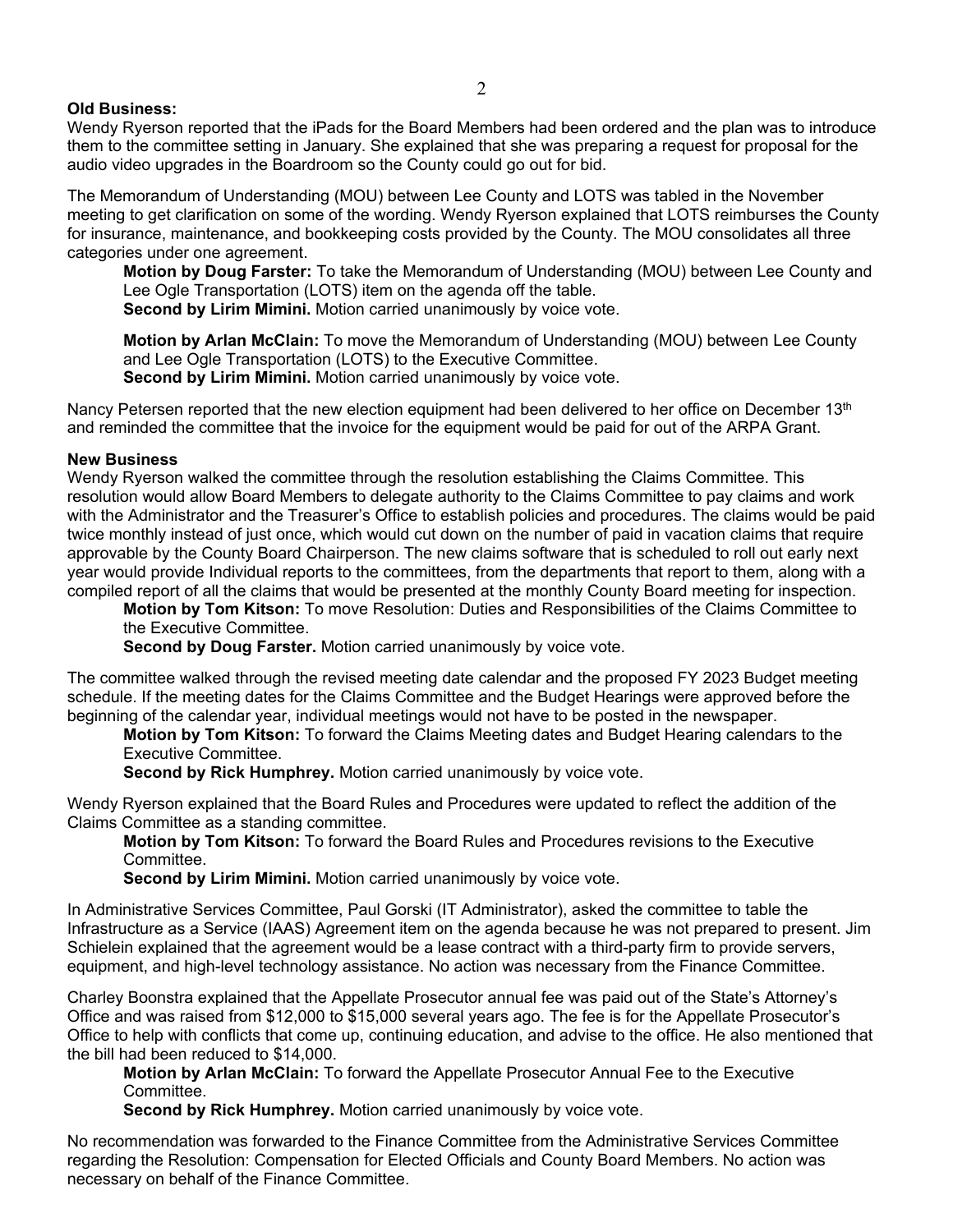Jim Schielein reported that the American Rescue Plan Act Committee forwarded a recommendation for approval to the Finance Committee for a new HVAC rooftop unit for the Next Picture Show in the amount of \$10,000.

**Motion by Arlan McClain:** To move the Next Picture Show request for \$10,000 utilizing American Rescue Plan Act (ARPA) funds to the Executive Committee.

**Second by Rick Humphrey.** Motion carried. 5-yes, 1-no by Lirim Mimini.

Wendy Ryerson explained that the County was interested in finding out if they were receiving the best price on the employee health insurance benefits package. Hiring a health insurance consultant was recommended to help the County wade through the many faucets of insurance coverage, types, and plans. The firm would evaluate the current benefits offered and seek out options that might be a better fit. The process and contract was set up not exceed the \$16,000 budgeted for this process. If the evaluation from the firm shows that it would be best for the County to go in a different direction, this company would also help the County prepare a request for proposal to go out for bids.

**Motion by Tom Kitson:** To forward the Health Insurance Consultant contract to the Executive Committee.

**Second by Lirim Mimini.** Motion carried unanimously by voice vote.

Wendy Ryerson reported that the consensus expressed by the Executive Committee during the Strategic Planning meeting was the desire to have the Administrator take over the human resource responsibilities. The recommendation coming out of the meeting was to retain Sikich, utilizing a different scope of work. The new contract would be an on demand only agreement accessible only to the Administrator and the County Board Chairperson, not Department Heads and individual employees. This would mean that the Administrator would take care of FMLA and the disability process that is in place with the County right now.

**Motion by Tom Kitson:** To move the Revised Sikich Agreement to the Executive Committee. **Second by Doug Farster.** Motion carried unanimously by voice vote.

John Nicholson provided the committee with copies of the structural evaluation and proposed design layouts of the Old LEC done by Wendler Engineering Services, Inc. The design layout was for the upper level only and provided room for a sally port, indoor parking for the Judges, and 40 x 40 storage. He came to the Finance Committee to request up to \$29,900 from the capital fund for additional drawings/design layouts that would include mechanical, architectural, and electrical components. These additional drawings/design would provide the information needed to put the project out for bid.

**Motion by Rick Humphrey:** To move to the Executive Committee the request for approval to hire Wendler Engineering Services, Inc, up to \$29,900 to acquire drawings/design layouts that included mechanical, architectural, and electrical components.

**Second by Tom Kitson.** Motion carried unanimously by voice vote.

John Nicholson and Greg Saunders walked the committee through the bids that were received for the replacement of the Old Courthouse HVAC rooftop unit. Three bids were received, with the lowest bid being from Hartwig Mechanical in the amount of \$299,900. Greg explained that the scope of the Hartwig Mechanical bid included replacing the main disconnects for each unit on the roof and running the gas lines through a chase that runs all three floors on the inside of the building. Wendy Ryerson explained that this project was not included in the 2021-2022 budget. It was originally submitted to the ARPA Committee for approval. However, this project did not fit the top five (5) priorities chosen by the Board but would be presented again in the January meeting for reconsideration. If the project is not approved before the submission to ARPA in January, there would be a price increase after January 1. Because of the slowdown in the supply chain, the units would not be available until early Spring.

**Motion by Tom Kitson:** To send the Old Courthouse HVAC Bid for \$299,900 to the Executive Committee.

**Second by Arlan McClain.** Motion carried unanimously by voice vote.

Kevin Lalley reminded the committee that the Salamander Live Application was originally brought to the Finance Committee, and they recommended he submit the program to the ARPA Committee for approval. The program did not meet the top five (5) priorities of the committee, so he was again requesting approval from the Finance Committee. The program makes ID cards for the Sheriff's Department and EMA, is used to track individuals at large events, and figures hourly rates for those involved in FEMA events. The cost would be \$4,510.00

**Motion by Doug Farster:** To send Salamander Technologies to the Executive Committee. **Second by Lirim Mimini.** Motion carried unanimously by voice vote.